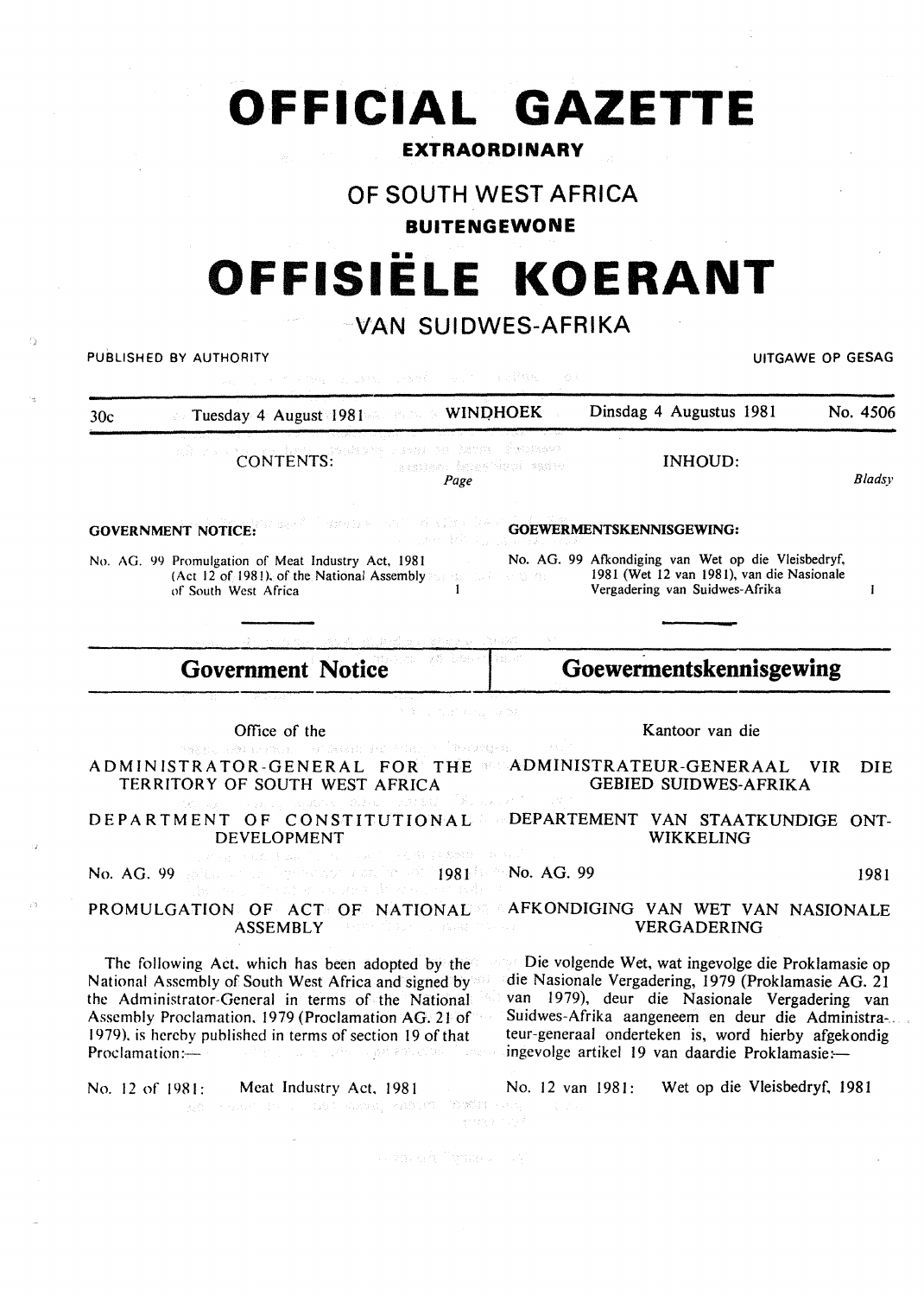2 Official Gazette Extraordinary 4 August 1981 No. 4506

Act No. 12, 1981 MEAT INDUSTRY ACT, 1981

> *(Afrikaans text signed by the Administrator-General on 21 July 1981)*

ACT Dengan P

Definitions.

To establish a South West African meat board and to define its objects, powers, duties and functions, and to provide for control over the grading, sale, importation and export of and the imposition of levies in respect of livestock, meat or meat products, and to provide for other incidental matters.

BE IT ENACTED by the National Assembly of South West Africa, as follows:-

1. In this Act, unless the context otherwise indicates --

(i) "board means the South West African Meat Board established by section 2; (viii)

(ii) "controlled product" means livestock, meat or meat products; (i)

(iii) "inspector" means an inspector appointed under section  $12(1)$ ; (iv)

(iv) "livestock" means cattle, sheep, goats, pigs or meat derived therefrom; (v)

(v) "meat'' means those portions of slaughter animals ordinarly sold for human consumption, including such other portions thereof as at the time of sale form part of such first-mentioned portions, while forming part thereof; (xii)

(vi) "meat product" means any commodity derived from the processing of meat or containing a substantial portion of meat or of any article derived from the manufacture or processing of meat; (xiii)

(vii) "premises" includes any vehicle, aircraft or vessel: (vi)

(viii) "prescribed" means prescribed by or under this Act; (xiv)

 $(ix)$  "processing" means —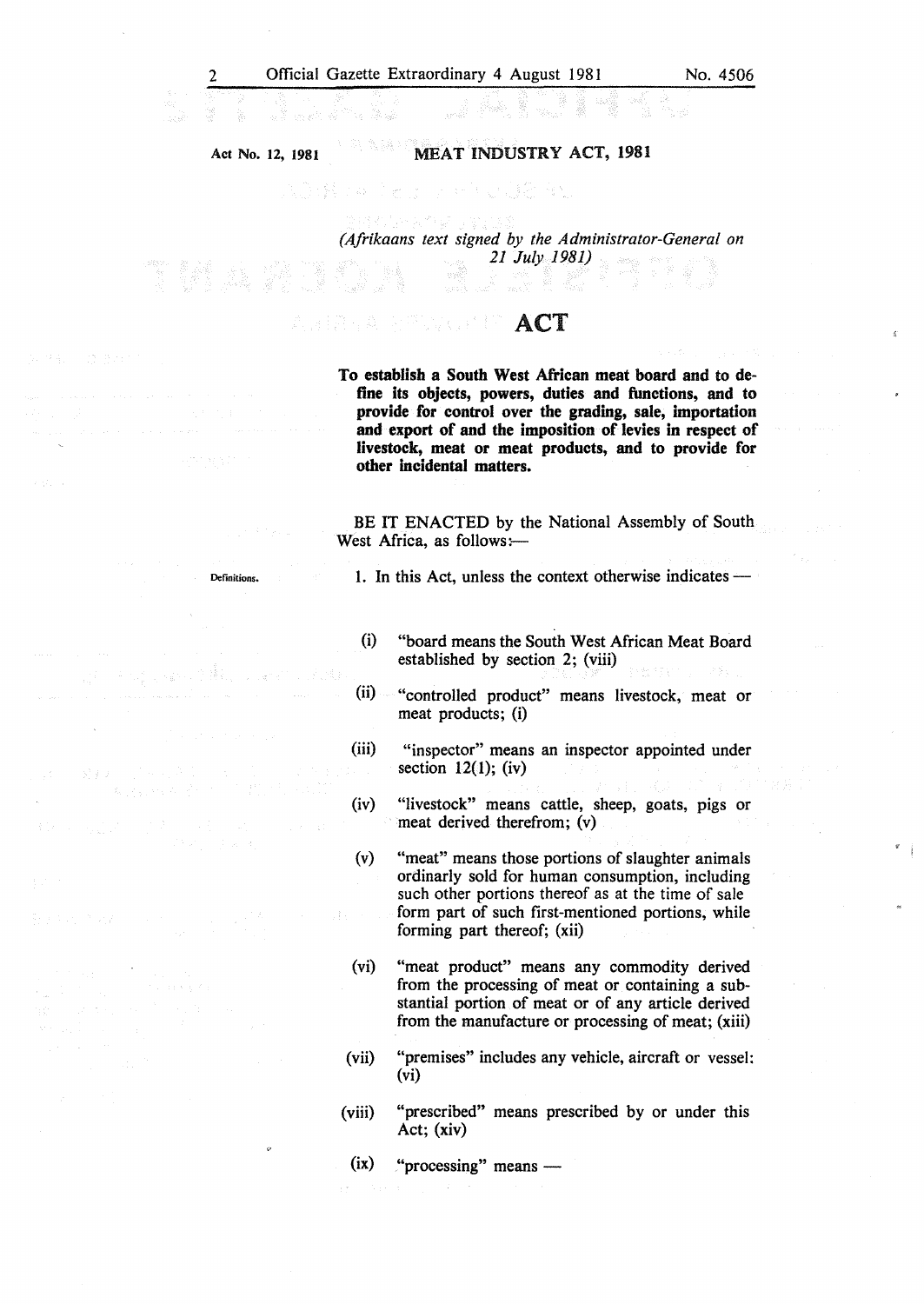- $(a)$  in connection with industrial hides or skins, the partial or entire removal of the natural wool or hair covering on the hide or skin or subjecting a hide or skin to a tanning process or to any process in which the natural wool or hair covering and the pelt are not separated from one another or are partially or entirely separated from one another, or the use of any hide or skin for the manufacture of any product, and in any such connection "process" shall have a corresponding meaning;
- *(b)* in connection with slaughter animals, the slaughtering thereof and their separation into us ad<mark>e</mark> meat and by-products, and in any such connection "process" shall have a corresponding **SSPEAR PROPERTY** meaning; (xi)
	- (x) "producer" in connection with any controlled product. except for the purposes of section 4, in $cludes$  —
		- *(a)* any person concerned in the production, manufacture or processing of such product;
		- *(b)* as regards any quantity of such product imported into or exported from the territory, the person importing or exporting it;
		- *(c)* in the case of slaughter animals or any by-product thereof, the owner of such slaughter animals; (vii) ta Lu
	- $(x_i)$  "sell" includes, except in section  $10(1)(b)$  and  $\left(d\right)$   $\rightarrow$  Me last to a display the second t
		- (a) attempt or agree to sell;
		- *(b)* mark with a selling price;
		- *(c)* export, offer, advertise, keep, expose, transmit, convey, deliver or prepare for sale;
- *(d)* exchange; and an Ch

Sales (1970)

- *(e)* dispose for any consideration whatsoever; or
- *(/)* export, transmit, convey or deliver in pursuance of a sale, exchange or any disposal as aforesaid,

and "sale" shall also have a corresponding meaning:  $(x)$ 

(xii) "slaughter animals" means cattle, sheep, goats or pigs slaughtered or intended to be slaughtered; (ix}

1999 - La Carrie Contae a compositor de la construcción de la constanta de la constanta de la constanta de la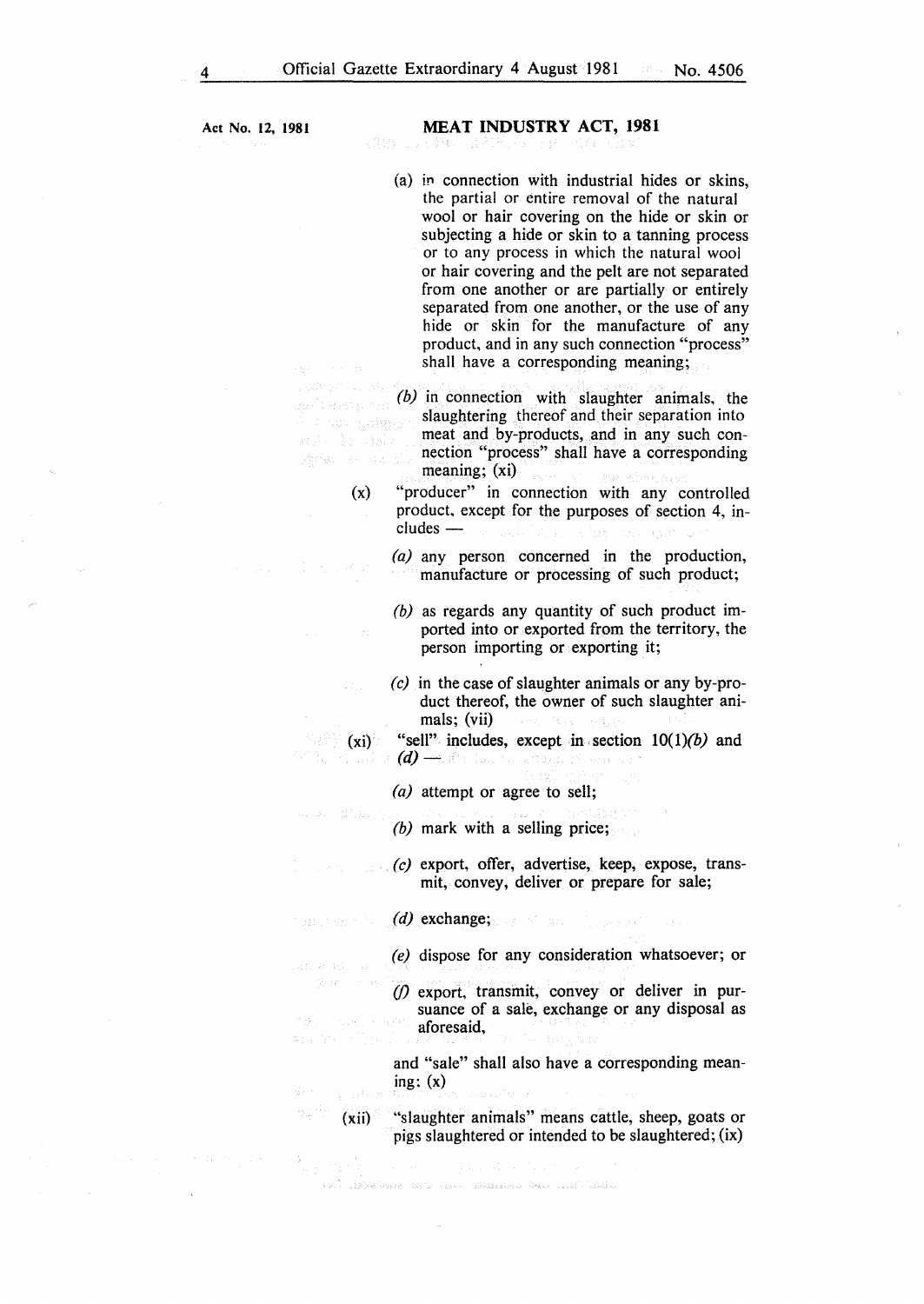#### MEAT INDUSTRY ACT, 1981

- (xiii) "territory" means the territory of South West Africa; (ii)
- (xiv) "this Act" includes any regulation made under section 25 and any notice promulgated in the *Official Gazette under section 10(2), 17(1), 18, 19 or* 20. (iii).

Establishment of board.

2. There is hereby established a board to be known as the South West African Meat Board which shall be a body corporate, capable of suing and being sued in its corporate name, and of performing all such acts as are necessary for or incidental to the carrying out of its objects and the performance of its functions and duties in terms of this Act.

Objects of board.

3. The objects of the board are to promote the interests of the meat industry of the territory in the territory and elsewhere.

Constitution and advisers of board.

4. (1) The board shall consist of ten members appointed by the Administrator-General, of whom -

- *(a)* six shall be persons selected by the Administrator-General from amongst persons nominated at his request by any body or organization which in his opinion is representative of producers of livestock;
- *(b)* one shall be a person selected by the Administrator-General from amongst persons nominated at his request by any body or organization which in his opinion is representative of manufacturers of meat products;
- *(c)* one shall be a person selected by the Administrator-General from amongst persons nominated at his request by any body or organization which in his opinion is representative of persons trading in meat;
- *(d)* one shall be a marketing agent of any controlled product; and
- *(e)* one shall be an officer employed in any department referred to in the schedule to the Government Service Act, 1980 (Act 2 of 1980).

(2) If any body or organization referred to in subsection (1) does not exist or if any such body or organization fails to nominate in terms of that subsection as many persons as may be required for appointment, the Administrator-General may appoint such persons as he may deem fit to be members of the board in terms of the said subsection.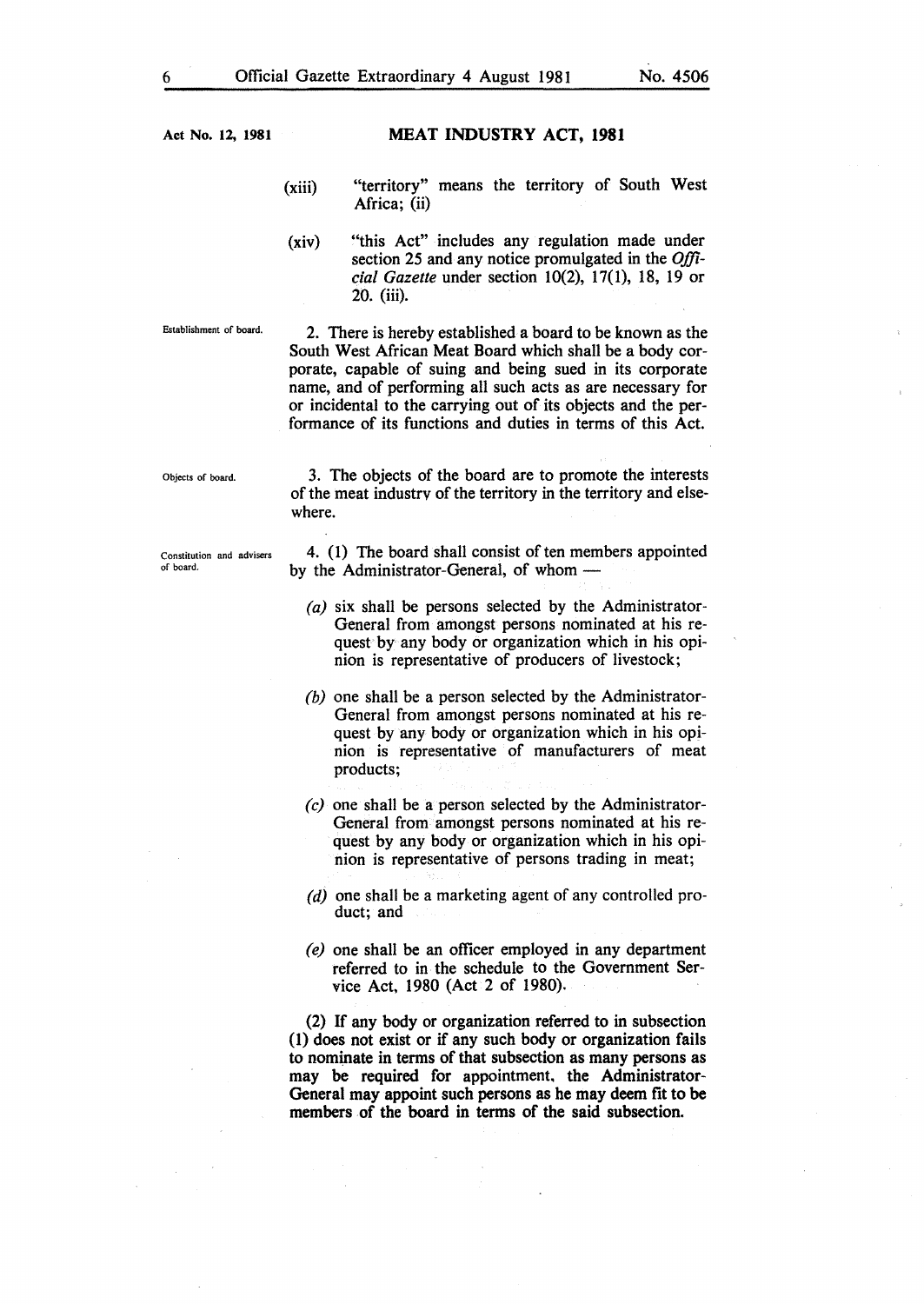Tenure of office of members of board and remuneration and allowances of such members and

of advisers.

MEAT INDUSTRY ACT, 1981

(3) The Administrator-General may appoint any person he deems fit, to act as a member during the Administrator-General's pleasure in the absence of any member of the board or whenever there is a vacancy in the board.

(4) The board may from time to time appoint not more than three persons to advise the board in the exercise of its powers or the performance of its functions and duties, for such period as it may determine.

5. (1) Any member of the board other than a member referred to in section *4(1)(e)* or any acting member shall hold . office for such period not exceeding three years as the Administrator-General may determine at the time of appointment.

(2) Any member referred to in section *4(1)(e)* shall hold office during the Administrator-General's pleasure.

(3) Any person whose period of office as a member of the board has expired by the effiuxion of time shall be eligible for reappointment.

(4) Any member of the board other than a member referred to in section *4(I)(e)* and advisers of the board shall receive out of the funds of the board such allowances as the board may from time to time determine with the approval of the Administrator-General.

ber of board.

ig)

Vacation of office by mem- 6. Any member of the board shall vacate office if -

- *(a)* he signifies in writing his wish to resign;
- *(b)* his estate is sequestrated or he compromises with his creditors;
- *(c)* he is detained as a mentally ill person under the provisions of any law;
- *(d)* he is convicted of an offence and sentenced to a term of imprisonment without the option of a fine;
- *(e)* he has been absent from three consecutive meetings of the board without its leave;
- *(/)* the Administrator-General removes him from office for such reasons as in the opinion of the Administrator-General may be good and sufficient reasons;
- $(g)$  in the case of a member referred to in section  $4(1)(a)$ , he is or becomes involved in the management of any branch of the meat trade.<br> **Chairman** and deputy-<br>
chairman of board.<br> **7** (1) The members of the bo

7. (1) The members of the board shall from time to time elect any member referred to in section *4(l)(a)* to be chairman and from· amongst the remaining members a deputychairman who shall as long as they remain members of the board, hold office for such period of not less than twelve months as the board may determine at the time of their election.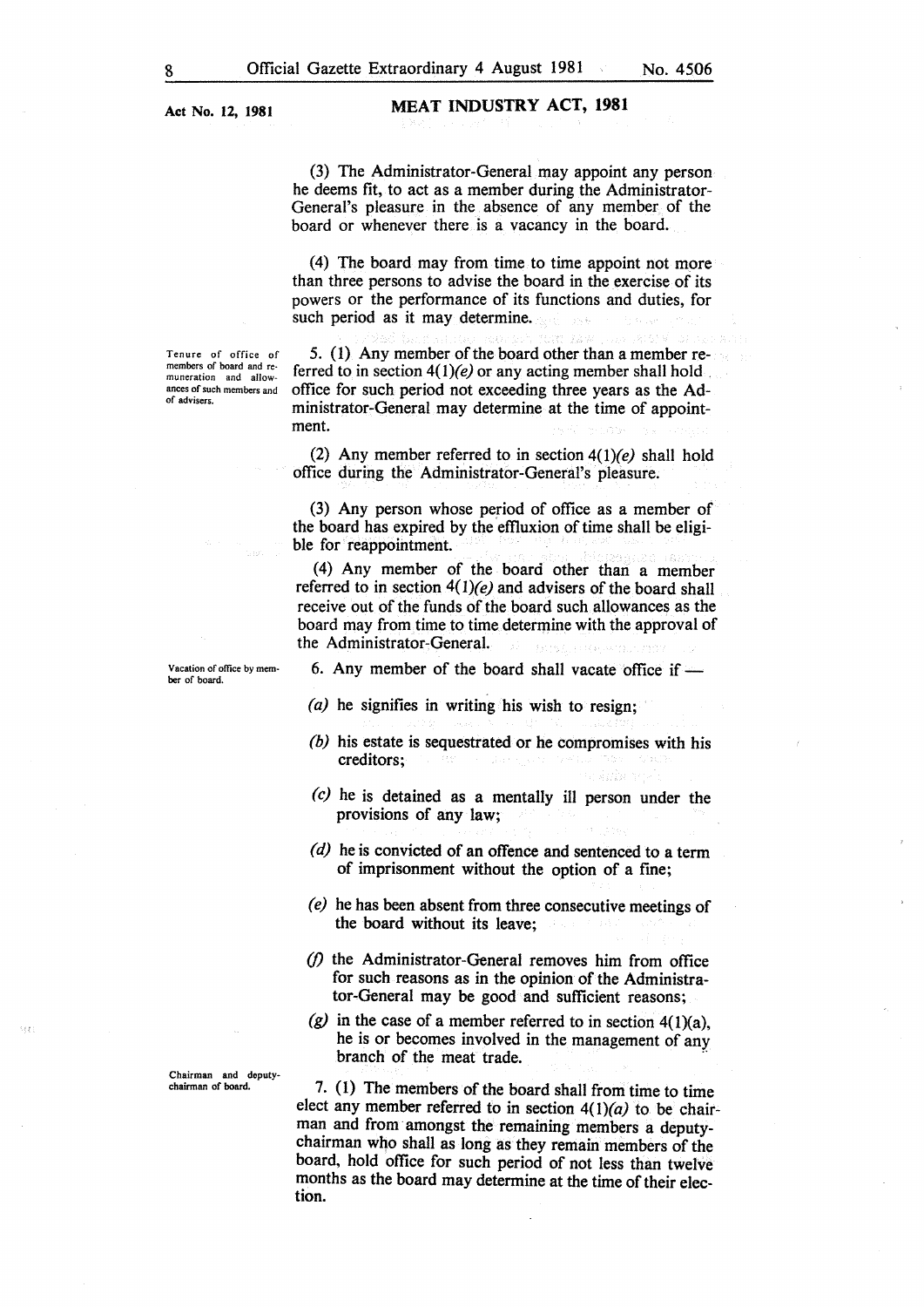#### MEAT INDUSTRY ACT, 1981

(2) If the chairman is for any reason unable to act as chairman, the deputy chairman shall act in his stead.

(3) If the chairman and the deputy chairman are absent from a meeting of the board or are unable to preside, the members present shall elect one of themselves to preside at such meeting and the person so elected to preside, shall perform all the duties of the chairman during such meeting and until the chairman or deputy chairman resumes his official duties.

Meetings of board.

8. (1) The first meeting of the board shall be held at such time and place as the Administrator-General may determine and all subsequent meetings shall, subject to the provisions of subsection (2), be held at such times and places as the board may from time to time determine.

(2) The chairman of the board may at any time and shall at the request of not less than four members of the board convene a special meeting of the board to be held at such time and place as the chairman may determine, which time in the case of any such request shall be within fourteen days from the date on which the request has been made.

(3) The quorum for any meeting of the board shall be six members thereof.

(4) All resolutions at any meeting of the board shall be by majority vote of the members present and in the case of an equality of votes on any matter, the person presiding at the meeting shall have a casting vote in addition to his deliberative vote.

(5) No resolution passed by the board or act performed on the authority of the board shall be invalid merely by reason of a vacancy in the board or the fact that any person who is not entitled to sit as a member of the board, sat as such a member when the resolution was passed or the act was authorized, if the resolution was passed or the act was authorized by the required majority of the members of the board then present and entitled to sit as members.

Committees of board

#### 9. (1) The board may  $-$

- (a) from time to time establish any committee, hereinafter in this Act referred to as an advisory committee, to advise the board in the exercise of any of its powers or the performance of any of its functions or duties and may, for such period as it may determine, appoint such members of the board or other persons thereon as it may deem fit to be members of such committee;
- *(h)* designate any member of any such committee to be chairman thereof; suk oo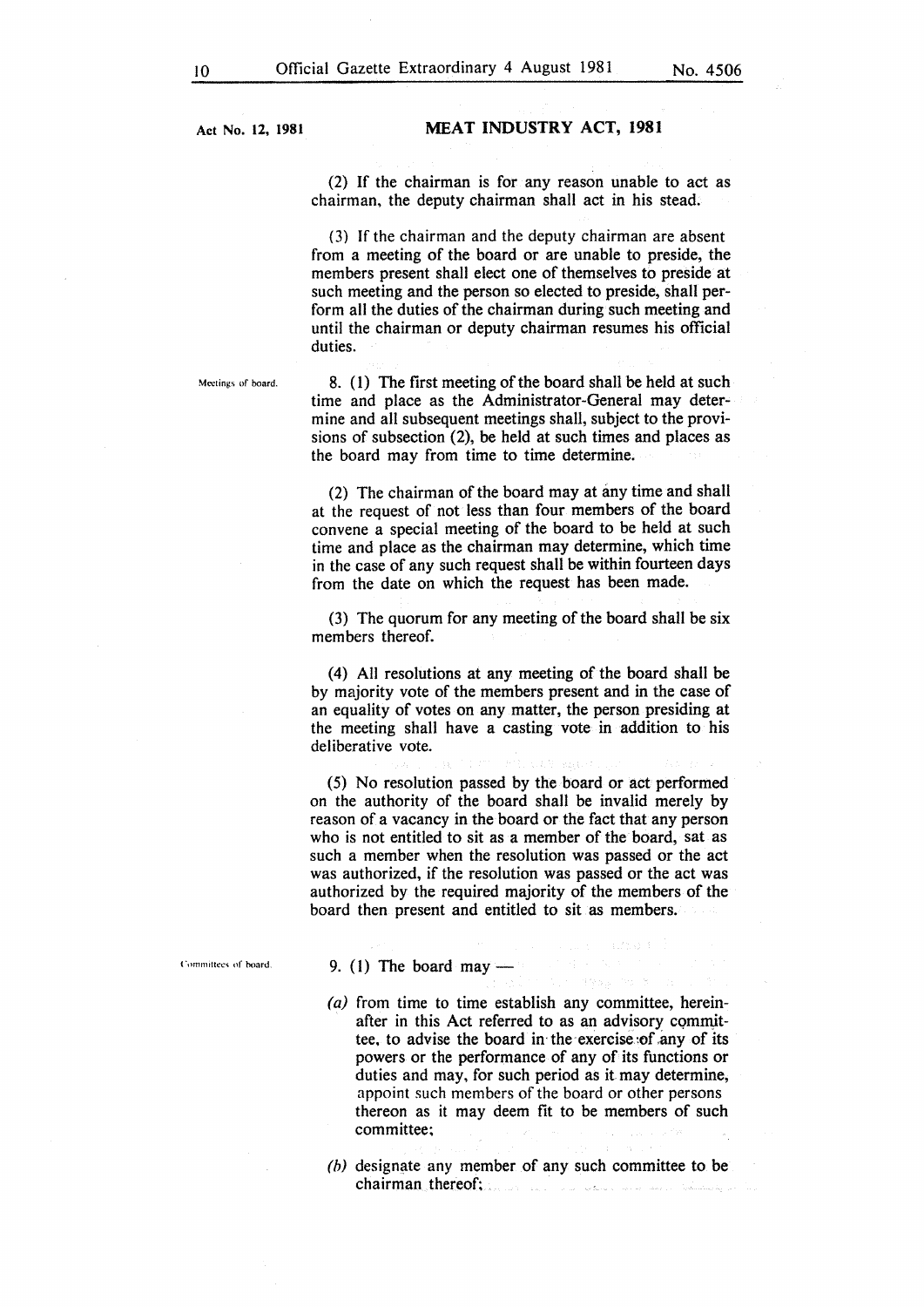#### MEAT INDUSTRY ACT, 1981

*(c)* during the absence of the chairman designate any such member to be acting chairman.

(2) The chairman of the board shall be *ex officio* a member of any advisory committee. tassi quam scolm tan fo ars dal yna wm

(3) The board may assign to any advisory committee such of its powers as it may deem fit, but shall not be divested of any powers which it may have assigned to an advisory committee, and may amend or withdraw any decision of any such committee.

(4) Any· advisory committee shall exercise its powers and perform its functions and duties in accordance with the directions of the board. Both and the state state of the state

hus thi isi isi hacak

(5) Any member of an advisory committee other than a member of the board, shall receive such allowances as the board may with the approval of the Administrator-General from time to time determine.

( 6) Any reference in this Act to the board or the chairman thereof in relation to the exercise of any power of the board assigned to any advisory committee, shall be construed as including a reference to that committee or to the chairman thereof, as the case may be.

(7) The provisions of section 8(5) shall *mutatis mutandis*  apply in respect of any advisory committee.

Powers of board.

10. (1) The board shall have power $-$ 

- (a) to employ, subject to the directions of the Administrator-General, officers for the performance of its functions and the achievement of its objects, and to determine the rights, privileges, duties and responsibilities of such officers;
- *(b)* to hire or to acquire otherwise than by way of donation or in like manner, any movable property and to let, hypothecate, sell or otherwise dispose of any movable property so acquired;  $\{Y^{p_1,p_2},\cdots\}$
- *(c)* with the approval of the Administrator-General to acquire movable property by way of donation or in like manner; ween salah in ans all separations have a W słow h so biani losensa satemelanive a a
- $(d)$  with the approval of the Administrator-General, to hire or acquire immovable property and to let, hypothecate, sell or otherwise dispose of immovable property other than immovable property acquired by way of donation or in like manner; the same
- (e) to use in such manner as the Administrator-General may approve, any property acquired by the board by way of donation or in like manner; **MARTING**

a kostido te veda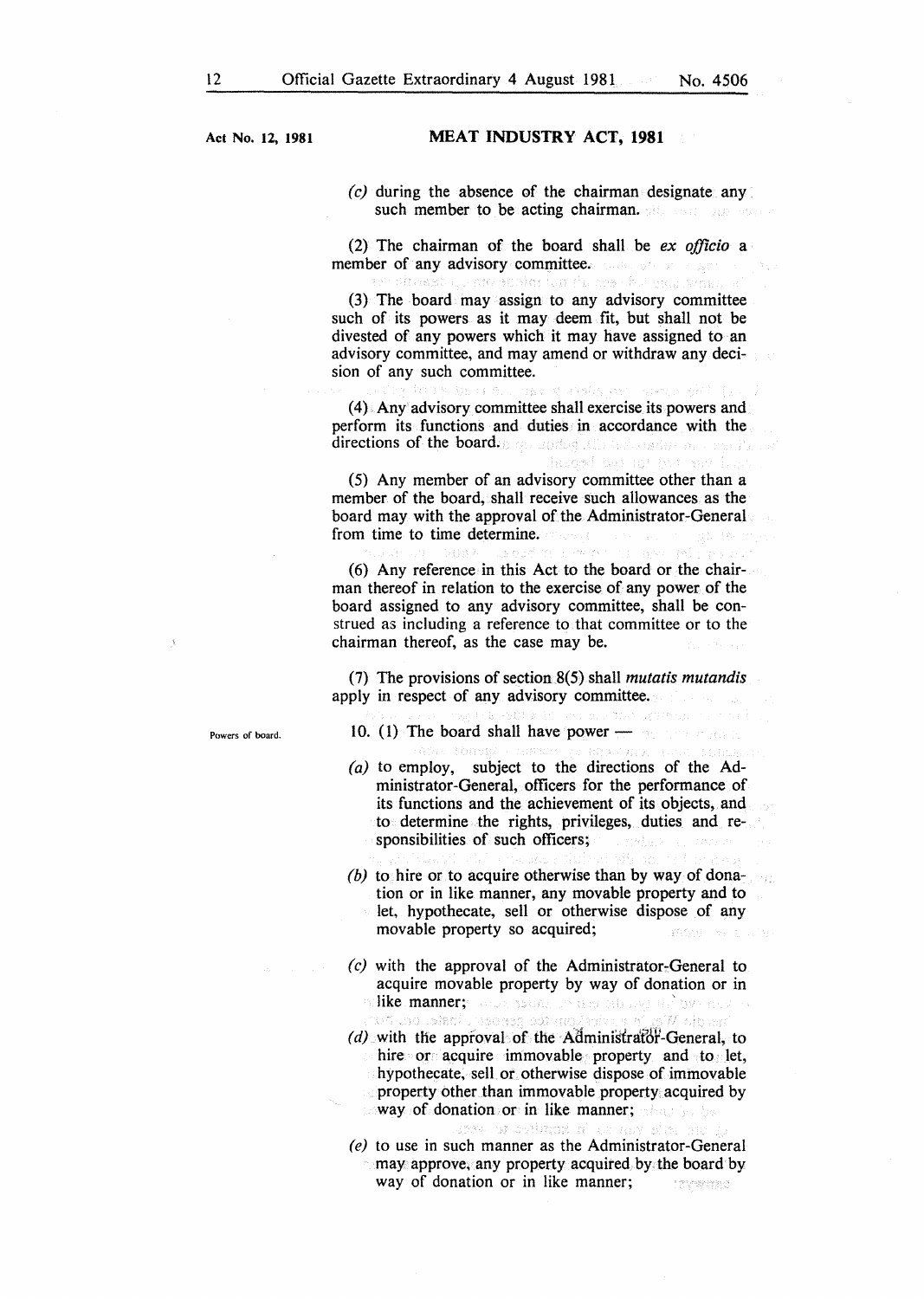Lange mit die

#### Act No. 12, 1981 MEAT INDUSTRY ACT, 1981

- *(/)* with the approval of the Administrator-General, to pay to an insurer out of the funds of the board insurance premiums for insurance cover -
	- (i) in respect of bodily injury, incapacity or death being solely and directly the result of any accident occurring in the course of the performance of his official duties by any member or adviser of the board or any member of any advisory committee; or
	- (ii) in respect of any loss, damage, risk or liability arising out of the performance of the functions or duties of the board;
- *(g)* to appoint any of its officers as inspector to exercise or perform, in any particular case or in general, the powers, functions or duties conferred upon or assigned to an inspector by or under this Act;
- *(h)* subject to such conditions as the Administrator-General may approve, to appoint in the territory or elsewhere persons as agents of the board to assist the board in the performance of its functions and, subject to a right of appeal to the Administrator-General, to refuse the application of any person to be appointed as agent or to terminate the appointment of any person as agent:
- (i) (i) with the approval of the Administrator-General, to take steps with a view to increasing the demand for controlled products in the territory or elsewhere;
- (ii) with such approval, to render assistance by way of donation or loan or in any other manner, in connection with or in respect of research in SW FRA regard to the improvement, production, preservation, slaughter, preparation, processing, storing, consumption or marketing of controlled products;
	- (iii) to establish any information service in connection with any industry in respect of any controlled product or to give advice and guidance in  $\mathbf{r}^{\star}$ connection with any such industry to producers and other interested parties;
	- $(j)$  with the approval of the Administrator-General, to borrow money necessarily required for the performance of its functions and the achievement of its objects;

a (<mark>protokolo</mark> kaj la kaj la protokolo kaj la protokolo).<br>La kaj la kaj la kaj la kaj la kaj la kaj la kaj la kaj la kaj la kaj la kaj la kaj la kaj la kaj la kaj la ka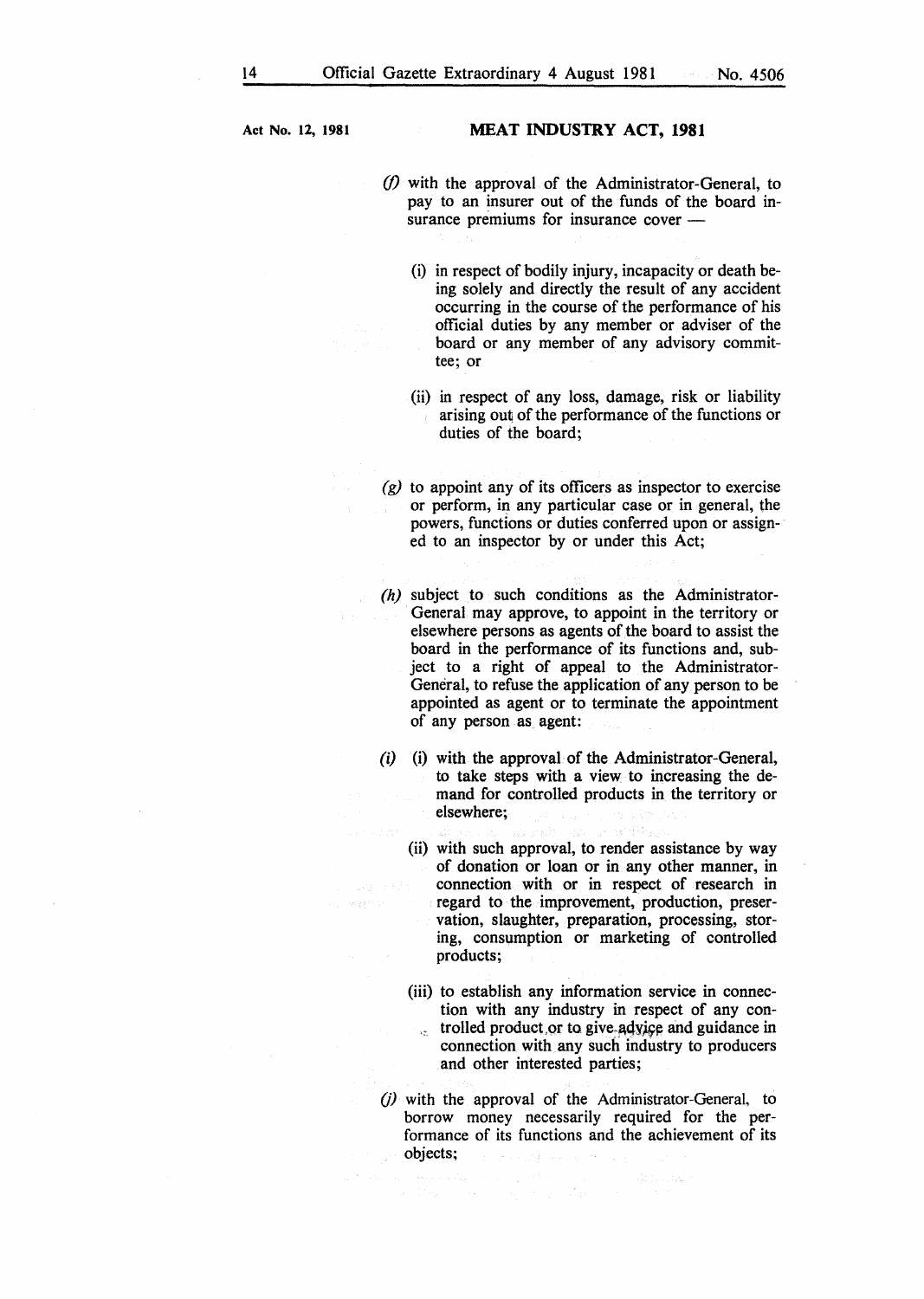land s

-5

 $1 + 3$  Space

 $\mathcal{O}(\mathbb{R}^2)$  .

#### **Act** No. **12, 1981 MEAT INDUSTRY ACT, 1981**

- *(k)* with the approval of the Administrator-General to require any particular person or persons belonging to any category or class of persons concerned with the production, marketing, slaughter, processing, preservation, preparation or storing of any controlled product, in respect of such controlled product -
	- (i) to keep specified records;
	- (ii) to furnish the board with specified information or returns in a specified manner and at specified times;

(I) to register any person on application in the prescribed form, as producer of or speculator in any controlled product on such conditions as the board may from 3.5 L. B. 1373 time to time determine or subject, to a right of appeal to the Administrator-General, to refuse any such a monggil application; no selki Special Graphy

*(m)* if it is satisfied that any person registered under paragraph $(l)$  has contravened or failed to comply with this Act or any condition of registration, to cancel the registration of such person, subject to a right of appeal to the Administrator-General;  $\langle \hat{r}_1 \rangle_{\rm DM, \, M}$ 

*(n)* with the approval of the Administrator-General to prohibit any producer of or speculator in any specified controlled product or any such producer or speculator of a specified category or class, from selling in or exporting from the territory such controlled product or any specified category or class thereof unless he has been registered by the board as such a producer or speculator and complies with his conditions of registration;

*(o)* with the approval of the Administrator-General to prohibit any producer of or speculator in any controlled product or any such producer or speculator of a specified category or class, from selling such controlled product or quantity thereof or any specified category or class or quantity thereof except through the agency of the board or to or through the agency of u si more specified persons or persons of any specified category or class or except to the extent to which and in accordance with the conditions on which the board may have granted such producer or speculator exemption from the prohibition concerned;

 $(p)$  with the approval fo the Administrator-General to prohibit any producer of any specified controlled product or any such producer of a specified category or class from selling any category, class or quantity 2.447 英里 of such controlled product other than such category,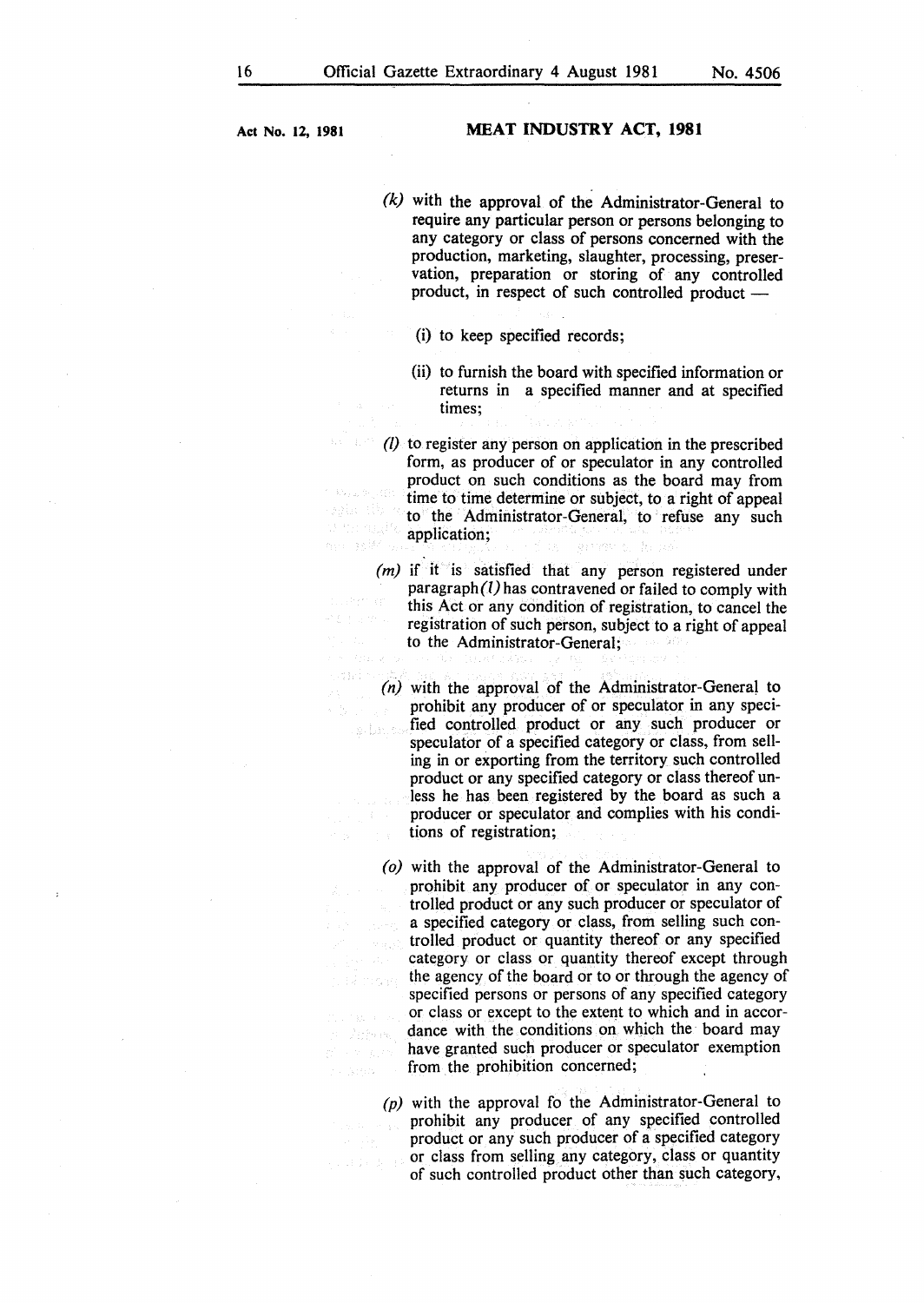class or quantity as the board may specify, or to sell the said controlled product for any purpose other than a purpose so specified;

- $(q)$  with the approval of the Administrator-General to prohibit any person or any person of any category or class to sell, buy, supply, deliver or convey any controlled product or any category or class thereof on or at specified days or times or during specified periods or more often or less often than as he did so immediately prior to the imposition of the prohibition;
- $(r)$  with the approval of the Administrator-General to prohibit any person or any person of any category or class to sell or export from the territory any controlled product or any category or class thereof, except on the authority of and in accordance to the conditions contained in any permit issued by the board;
- *(s)* if it is satisfied that the holder of a permit referred to in paragraph  $(r)$  has contravened or failed to comply with this Act or any condition of such permit, to cancel such permit, subject to a right of appeal to the Administrator-General;
- *(t)* with the approval of and subject to a right of appeal to the Administrator-General, to prohibit any person of any category or class to erect any abattoir, factory or refrigeration plant for use in connection with any controlled product;
- *(u)* to buy any controlled product at such price or on such basis as the Administrator-General may approve, or to treat, classify, pack, store, process, prepare for use, insure, advertise or convey, or in unprocessed or fully or partially processed form to sell any controlled product so bought at or on such a price or basis, or to withhold it from the market;
- *(v)* with the approval of the Administrator-General to undertake the marketing or distribution for sale of any controlled product or to act as agent for the receipt, conveyance, preparation for sale, classification, processing or sale of any such product;
- *(w)* in performing its functions in the territory or elsewhere, with the approval of the Administrator-  $\circ$  General to co-operate as partner or otherwise with

er<br>1976 - Carl Barbara, president<br>1976 - Papine Correlation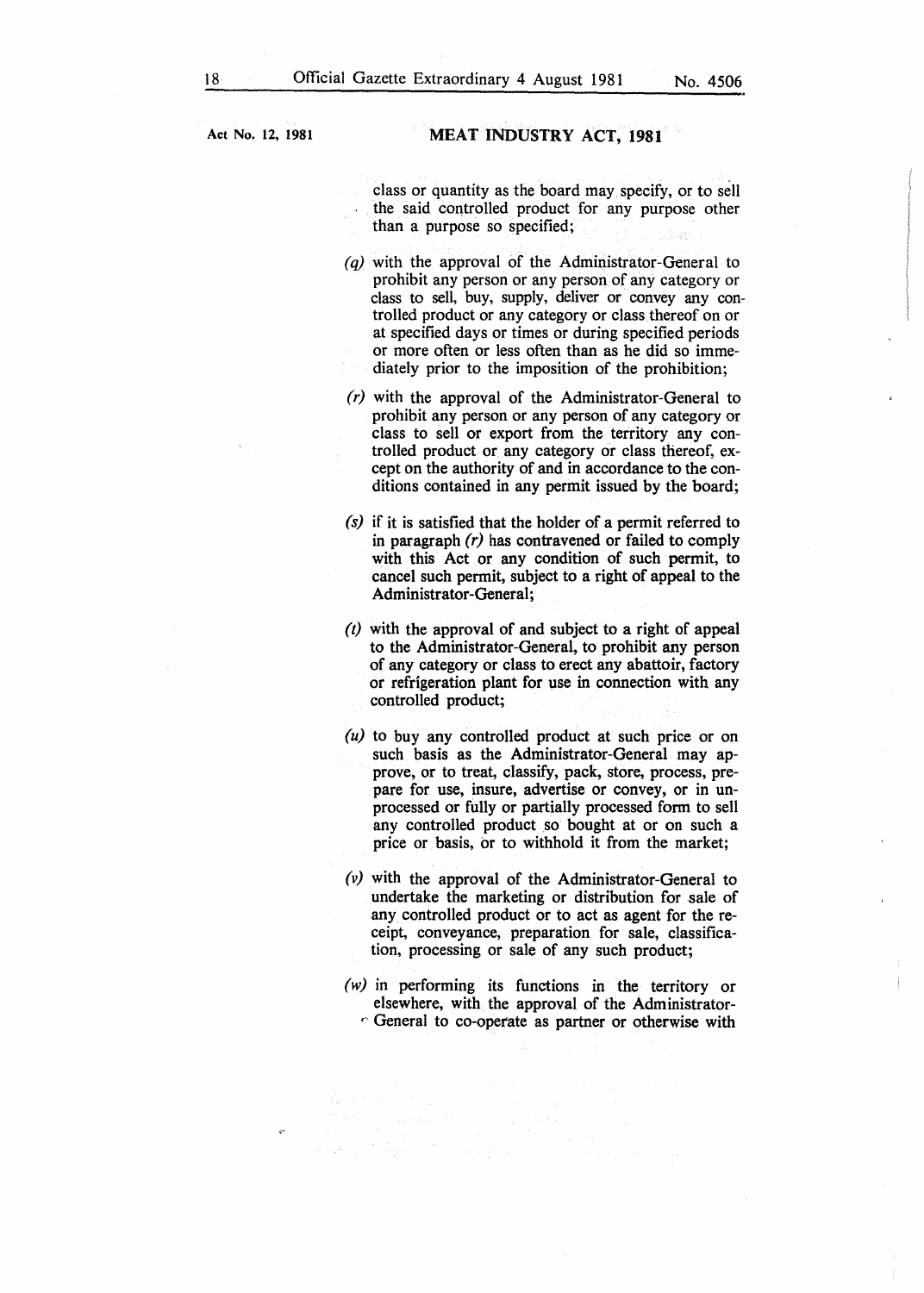#### MEAT INDUSTRY ACT, 1981

any body concerned with the marketing or distribution for sale of any controlled product;

*(x)* to take such other steps and to perform such other acts as may be required for the achievement of its objects and the proper performance of its functions and duties in terms of this Act.

(2) Any requirement under subsection *(l)(k)* or any prohibition under this section and the date of commencement thereof shall be made known by the board  $-$ 

*(a)* by notice in the *Official Gazette;* or

*(b)* by notice to persons affected thereby, in such other manner as the Administrator-General may from time to time or in any particular case determine.

board.

 $\sim 10^{11}$ 

Appeal to Administrator- 11. Whenever any decision of the board is in terms of General from decision of this Act subject to an appeal to the Administrator-General, any person aggrieved by such decision may, within ninety days after the board has notified him of the decision, appeal against it to the Administrator-General, and the Administrator-General may confirm, set aside or amend such decision or issue in connection therewith such order as he may deem fit. Service Research and Provincial

Inspectors.

12. (1) The board shall furnish any inspector with a certificate stating that he has been appointed as an inspector under this Act and which he shall in exercising his powers under this Act, produce on demand.

(2) In order to ascertain whether or to ensure that the provisions of this Act or any directions issued thereunder are being complied with, or in order to obtain evidence in connection with the non-compliance with the said provisions or directions, any inspector  $\text{may}$ 

 $(a)$  at all reasonable times enter upon any premises —

- (i) occupied by any person being or suspected of being a producer of or speculator in any controlled product or any person trading or suspected of trading in any controlled product;
- (ii) in or on whiclr controlled products are being or are suspected of being kept, sold, manufactured, produced, processed, treated, prepared, graded, classified, packed or marked by any person;

*(b)* in or on any premises referred to in paragraph  $(a)$  —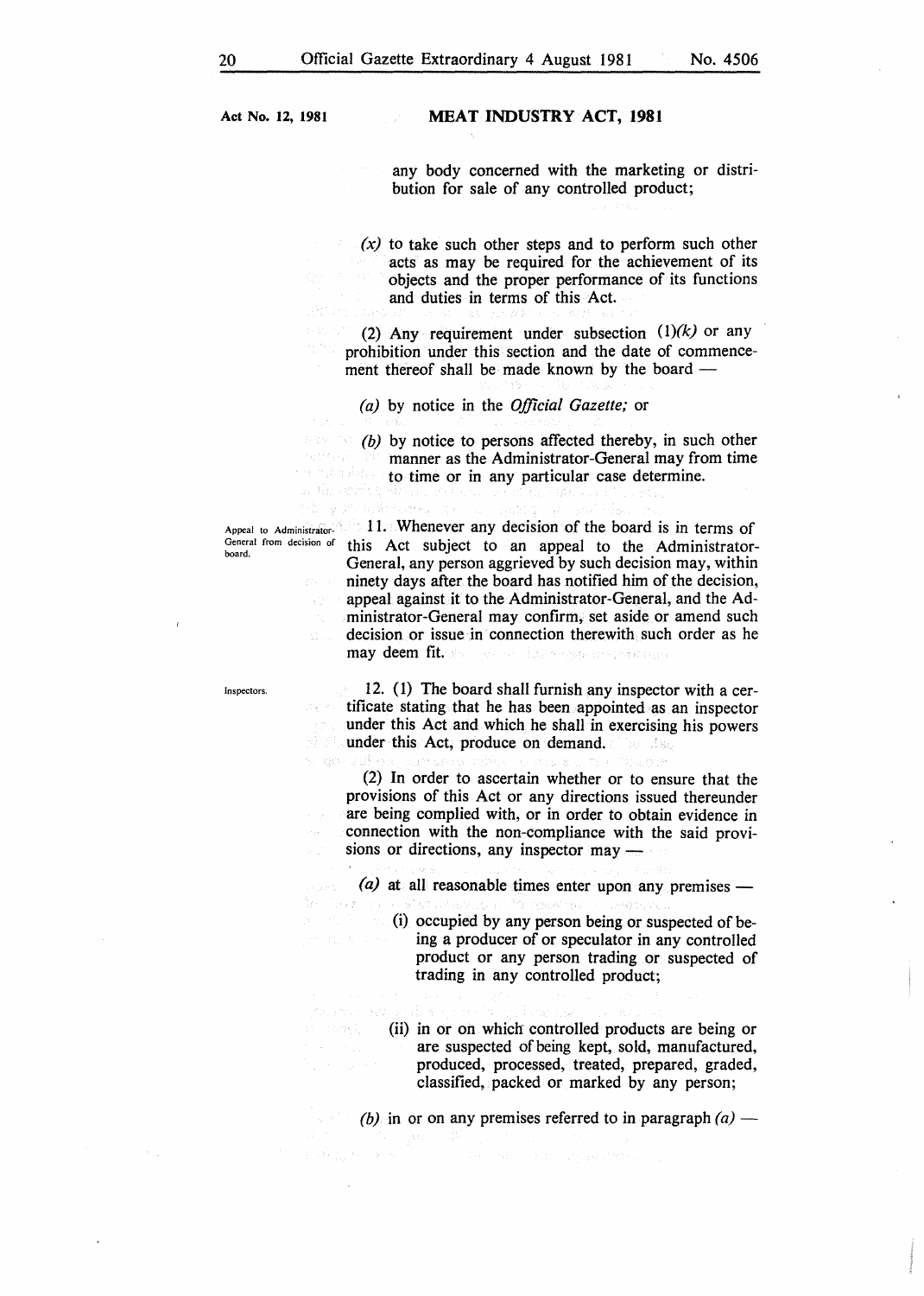- $(i)$  put to any person therein or thereon such questions as he may deem necessary and inspect the activities in connection with the keeping, selling, manufacture, production, processing, treatment, preparation, grading, classification, packing or marking of controlled products;
- (ii) examine or inspect any controlled product or any book, document or record relating to any such product found by him therein or thereon and make copies of or extracts from any such book, document or record;
- *(c)* request any person referred to in paragraph (a), at such time and place as the inspector may determine-
	- (i) to point out all controlled products in his possession or under his control;
	- (ii) to produce to the inspector for the purpose of examination or of making copies or extracts, all books, documents or records in his possession or under his control, relating to such products; or
	- (iii) to reply to questions in connection with the lastmentioned controlled products, books, documents or records and those referred to in paragraph *(b)* or entries in such books, docu-. ments or records;
- *(d)* seize and remove any controlled product or book, document or record or any portion thereof, referred to in paragraph  $(c)(iii)$  which in his opinion may furnish proof of a contravention of any provision of this Act or any direction issued thereunder, or leave it on the premises concerned after an identification mark has been put thereon or on the container thereof;
- *(e)* take a sample of any controlled product referred to in paragraph  $(c)(iii)$  and examine, analize, classify or grade it or cause it to be examined, analized, classified or graded;
- *(/)* grade, classify, pack or mark or re-grade, re-classify, re-pack or re-mark in accordance with the requirements of this Act any controlled product in or on any premises referred to in paragraph  $(a)$ , or request the person in charge of any such premises or any employee or agent of such person to cause the said controlled product to be so graded, classified, packed or marked or re-graded, re-classified, re-packed or remarked;
- *(g)* whenever acting under this section, be accompanied by and avail himself of the services of an assistant or interpreter or any member of any police force.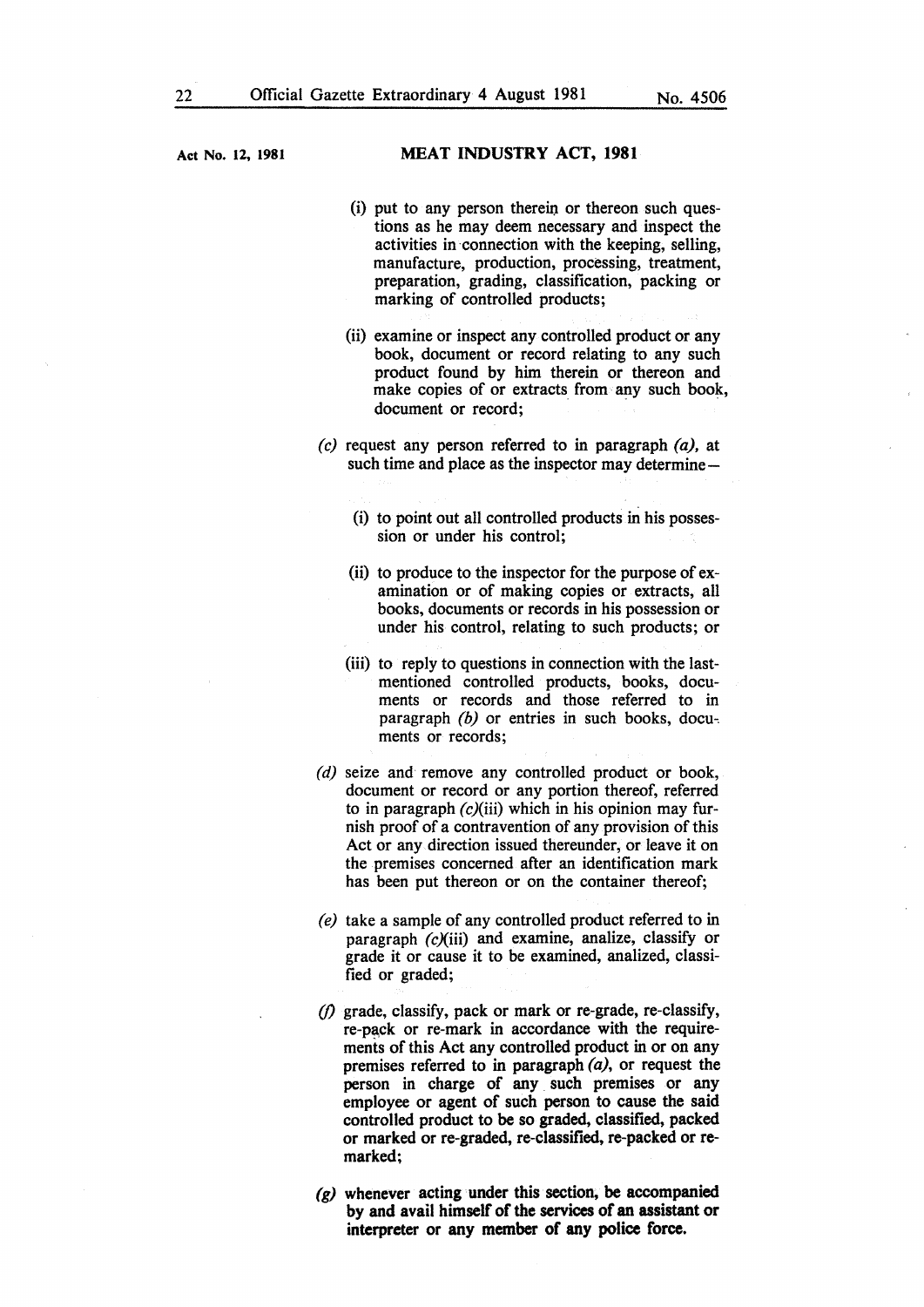Banking accounts. 13. (1) The board shall open with a banking institution approved of by the Administrator-General -

- *(a)* a general account in which there shall be deposited all moneys received by the board other than moneys referred to in paragraph *(b)* or *(c)* and also all interest derived from the investment of moneys standing to the credit of any account referred to in this section;
- *(b)* in respect of every special levy a special account in which there shall be deposited  $-$ 
	- (i) all the special levy moneys concerned;
		- (ii) moneys accruing to that account from any other source;
- (c) a reserve account in which there shall be deposited-

(i) all such moneys as the Administrator-General may from time to time determine;

(ii) moneys accruing to that account from any other source.

(2) Moneys standing to the credit of the accounts referred to in subsection (1) and not required for immediate use or as a reasonable working balance, shall be invested in such manner as the Administrator-General may from time to time determine:

(3) The moneys in the said accounts shall be under the control of the board, which shall, subject to the directions of the Auditor-General, cause proper account to be kept of all moneys received or expended in respect of every account.

(4) The moneys in the general account shall, subject to the directions of the Administrator-General, be utilized for achieving the· objects of the board, exercising its powers or performing its functions or duties.

(5) The moneys in any special account shall, subject to the directions of the Administrator-General, be utilized for the purposes for which the special levy concerned has been imposed.

(6) The moneys in the reserve account shall be utilized for such pruposes as the Administrator-General may on the recommendation of the board from time to time determine.

(7) The Administrator-General may authorize the board to transfer moneys in any particular banking account of the board to any other such banking account.

Financial year

14. The financial year of the board shall be the period from I April of any year up to and including 31 March of the next succeeding year.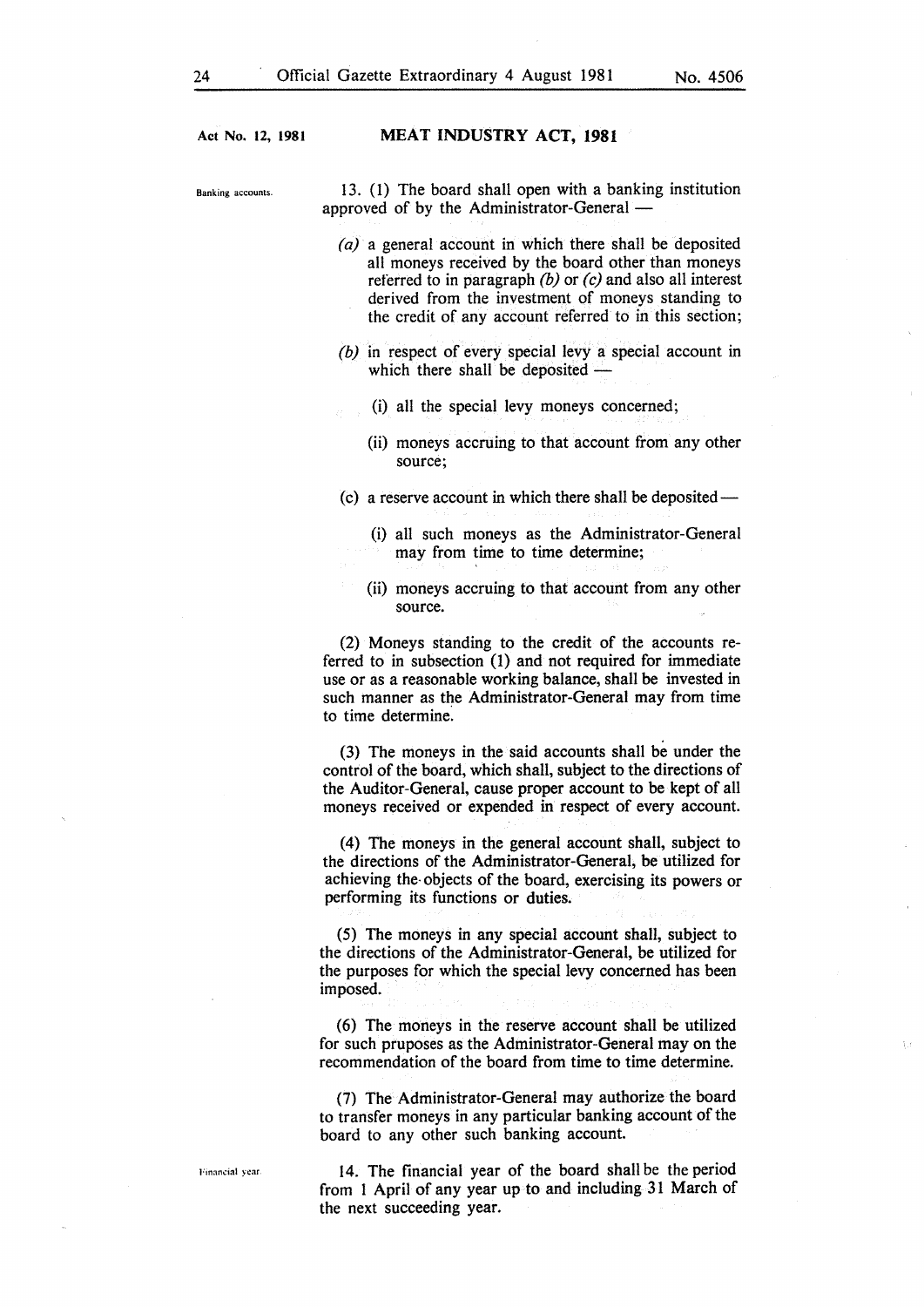#### MEAT INDUSTRY ACT, 1981

Estimates of income and expenditure.

15. (l) The board shall at such\_ times as the Administrator-General may direct submit to him for approval estimates or additional estimates of income and expenditure during any financial year in respect of every account referred to in section 13.

(2) No expenditure shall be incurred during any financial year except in accordance with the estimates approved by the Administrator-General under subsection (1) in respect of that financial year.

Financial statements, auditing and submission of reports to Administrator-General and National Assembly.

Levies.

16. (1) The board shall in respect of every account referred to in section 13, cause to be prepared in each year a statement of its income and expenditure during its last preceeding financial year and a balance sheet showing its financial position at the end of that fmancial year.

(2) All accounts of the board and the statement and balance sheet referred to in subsection (1) shall be audited by the Auditor-General.

(3) The board shall in each year within six months after the close of its financial year submit to the Administrator-General, a report in regard to its activities during the last preceeding calendar year, together with a copy of the audited statement and balance sheet referred to in subsection (1) in respect of the said fmancial year.

(4) The said report shall within fourteen days of its release, be laid upon the Tables of the National Assembly, or if the National Assembly is not then in session, on the first day upon which it again assembles.

17. ( 1) The Administrator-General may from time to time on the recommendation of the board, by notice in the *Official Gazette* and with effect from such date as may be mentioned in such notice, impose on a basis so mentioned a general levy or, for any purpose so mentioned, a special levy in respect of any category, class or kind of controlled products,or abolish any such levy or amend the amount or basis thereof.

(2) Any such levy shall be payable to the board in the prescribed manner and at the prescribed times by such category or class of persons as may be mentioned in the said notice or on their behalf by any other category or class of persons so mentioned.

(3) Whenever any levy is paid in terms of this section by any person on behalf of any other person, there shall be paid by the board to such first-mentioned person the prescribed commission in respect of the payment concerned and the amount of the levy may be recovered in the prescribed manner from the said other person by such firstmentioned person.

and for a series of the companion of the

 $\mathcal{F}(\mathcal{F}_{\mathcal{G}}) = \mathcal{P}(\mathcal{F}_{\mathcal{G}}) \mathcal{P}(\mathcal{F}_{\mathcal{G}}^{\mathcal{G}}) = \mathcal{F}(\mathcal{G}).$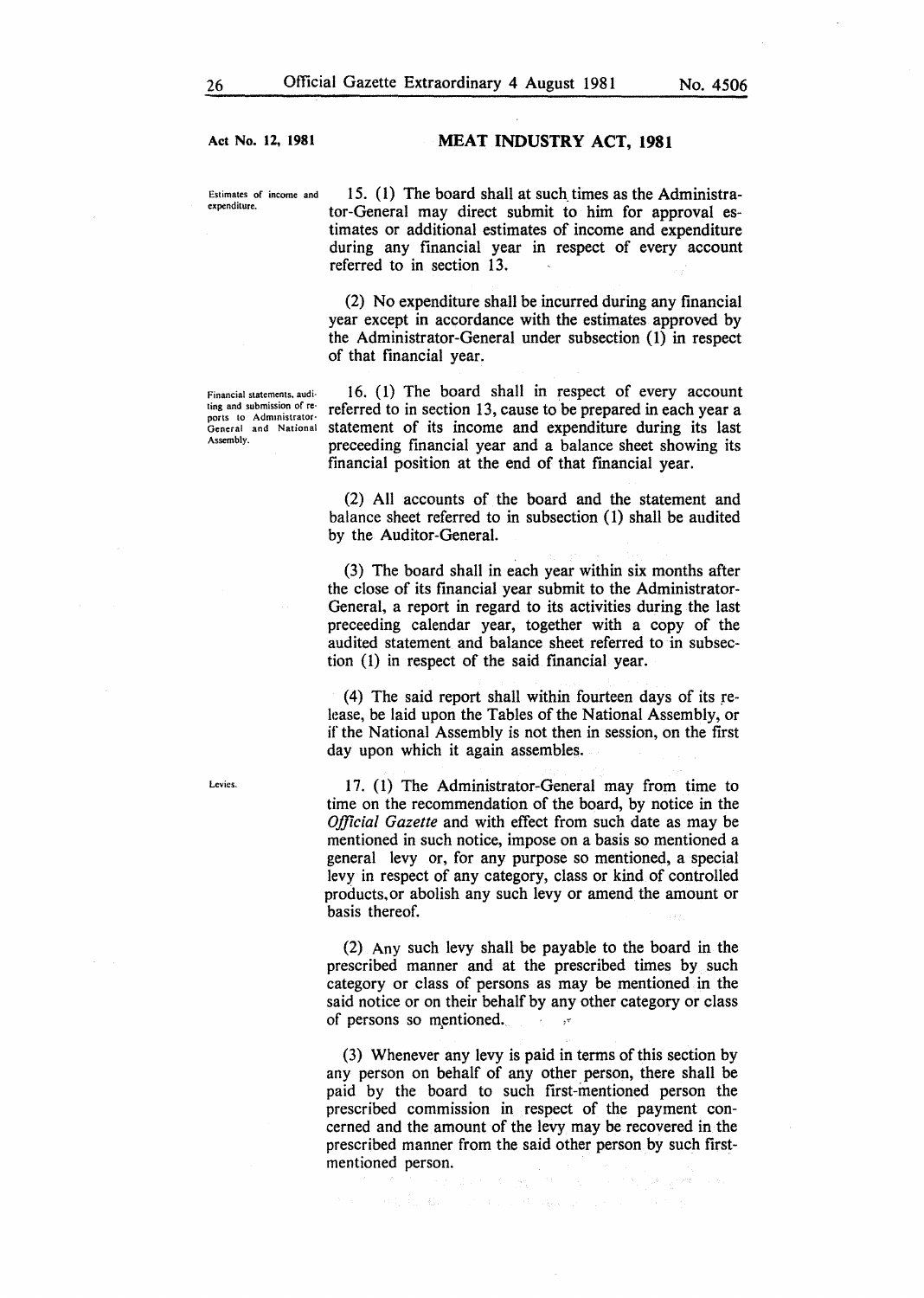#### MEAT INDUSTRY **ACT, 1981**

Grading, composition, packing or marking of controlled products.

18. The Administrator-General may by notice in the *Official Gazette* prohibit any person or any person of a specified category or class from selling any specified controlled product or any such product of a specified category or class in any specified area or at any specified place or for any specified purpose  $-$ 

- *(a)* unless it is sold according to specified prescribed grades or classes;
- *(b)* unless it complies with the prescribed standards for the composition thereof and contains the required prescribed ingredients or other substances;
- *(c)* unless it has been packed in a prescribed container and in the prescribed manner;
- *(d)* unless it has been marked in the prescribed manner with the prescribed particulars;
- *(e)* if it contains any prohibited prescribed substance;
- *{})* if it has been packed in any prohibited prescribed container or manner;
- *(g)* if it has been marked with prohibited prescribed particulars or in a prohibited prescribed manner: or
- *(h)* unless it is sold in accordance and compliance with the conditions of an exemption in writing issued by the Administrator-General or any person authorized by him.

**Fixing of prices.** 

19. The Administrator-General may from time to time. after consultation with the board, by notice in the *Official Gazette-*

- *(a)* prohibit any person or any person of any category or class from selling or disposing in the territory or elsewhere any specified controlled product or any specified category or class thereof at any price other or lower or higher than a specified price or than a price calculated on a specified basis or from demanding any such price for any such product in the territory or elsewhere;
- $(b)$  require any person disposing of the said controlled product or any specified quantity thereof on credit or for a specified amount, to furnish to the board . at specified times an invoice containing specified particulars;
- *(c)* require specified persons or persons of a specified category or class to display. the prices referred to in paragraph  $\left(\frac{a}{a}\right)$  in such manner and form and on such premises as may be specified in the notice.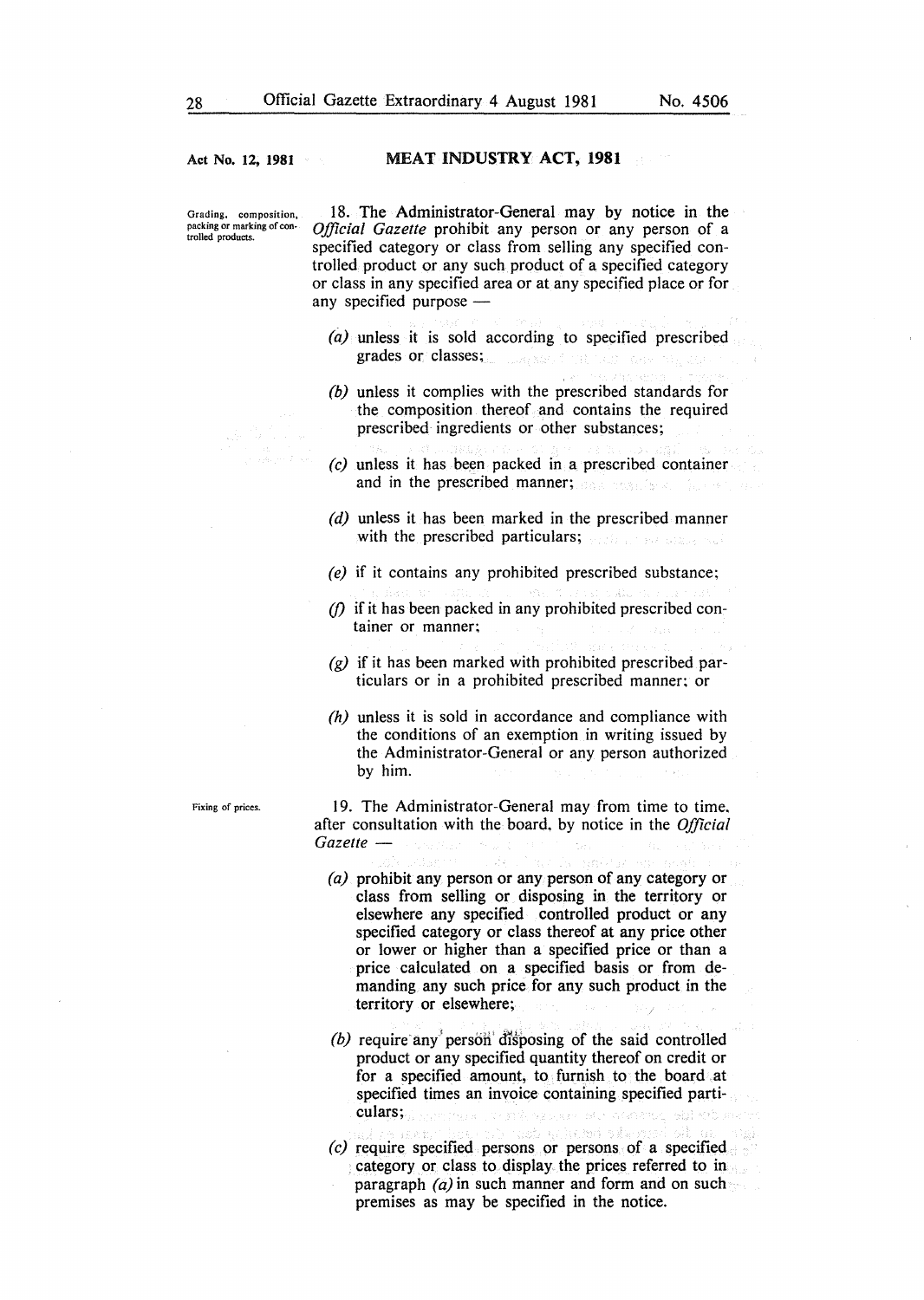#### MEAT INDUSTRY ACT, **1981**

Importation and export of controlled products.

20. The Administrator-General may, after consultation with the board, by notice in the *Official Gazette* —

- (a) prohibit the importation or the export from the territory of any controlled product other than stud stock or any category or class thereof;
- *(b)* subject to such conditions as may be mentioned in the notice-
	- (i) prohibit the said importation or export by any person other than the board;
	- (ii) prohibit such importation or export except by the holder of a permit issued at the discretion of the board, but subject to the right of appeal to the Administrator-General and in accordance with such conditions as may be stated by the board in such permit.
- 21. (1) Any person who —
- (a) falsely represents himself to be an inspector;
- *(b)* hinders or delays any inspector or any person lawfully accompanying him in the exercise of his powers as inspector;
- *(c)* refuses or fails to reply to the best of his ability to any question lawfully put to him by any inspector in the excercise of his powers, or in reply to any such question makes any statement or representation knowing it to be false or not knowing or believing it to be true;
- *(d)* without the consent in writing of an inspector removes from the place where it has been left by him or tampers with or destroys or makes alterations in or to anything seized by such inspector in the exercise of his powers;
- *(e)* refuses to comply or fails to comply to the best of his ability with any requirement under section  $10(1)(k)$  or *l9(b)* or *(c)or* any request under section *l2(2)(c)* or *(/);*
- *(/)* performs any act in contravention of any prohibition under section 10(1), 18, 19(*a*) or 20;  $\cdot$   $\alpha$
- $(g)$  buys or acquires any controlled product from any person selling or supplying it to him in contravention of a prohibition under section  $10(1)(o)$ ,  $(p)$  or  $(q)$ ;
- *(h)* fails to pay any levy referred to in section 17 in the prescribed manner and at the prescribed times; or

Offences and penalties.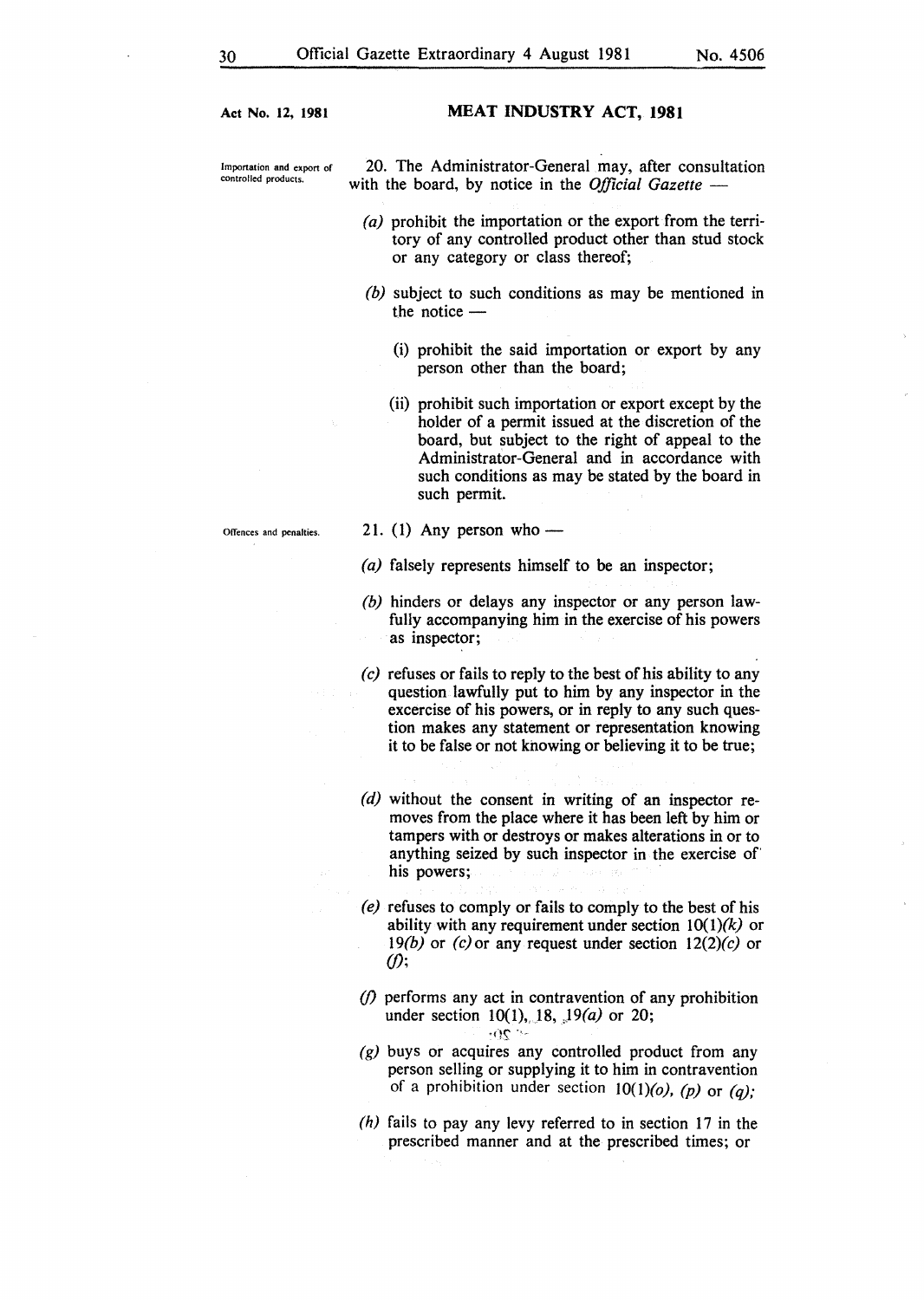#### MEAT INDUSTRY ACT, 1981

(i) contravenes or fails to comply with any provision of this Act,

shall be guilty of an offence and liable on conviction to a fine not exceeding three thousand rand or imprisonment for a period not exceeding six months or to both such fine and such imprisonment.

(2) If any person is found guilty of any offence for failing to pay any levy, the court convicting him shall at the same time, in addition to any penalty imposed for such offence, order him to pay to the board an amount equal to the amount of the levy still owing by him to the board according to evidence adduced at the trial, whereupon such order shall be excecuted as if it were an order in civil proceedings. in L

Evidence.

22. (1) Whenever at the trial of any person charged with any contravention of this Act, the question arises whether or not any person with a particular name -

- *(a)* has funished to the board any particular information or any particular return or other document within a particular period; or
- *(b)* has paid to the board any particular levy or any portion thereof within any particular period; or
- *(c)* is registered with the board; or
- *(d)* is the holder of any particular permit issued under this Act,

Hew RET RANGEMENT

any document in writing purporting to be an affidavit of any person alleging in such affidavit that he is an employee of the board and that no person with the said name has furnished the said information or return or other document to the board within the said period, or has paid the said levy or any portion thereof to the board within the said period, or is registered with the board or is the holder of a particular permit issued under this Act, as the case may be, shall on its mere production at such trial by any person, be *prima facie*  evicende of the facts mentioned therein.

(2) At any trial referred to in subsection (1) a certificate stating the result of any examination, analysis, grading or other classification made by virtue of the provisions of this Act and purporting to have been signed by the person who made the examination, analysis, grading or classification, shall be *prima facie* evidence of the facts mentioned therein.

i mbso i razbarni (incin stratus) a dinastra e saj ar segu sang datuma sa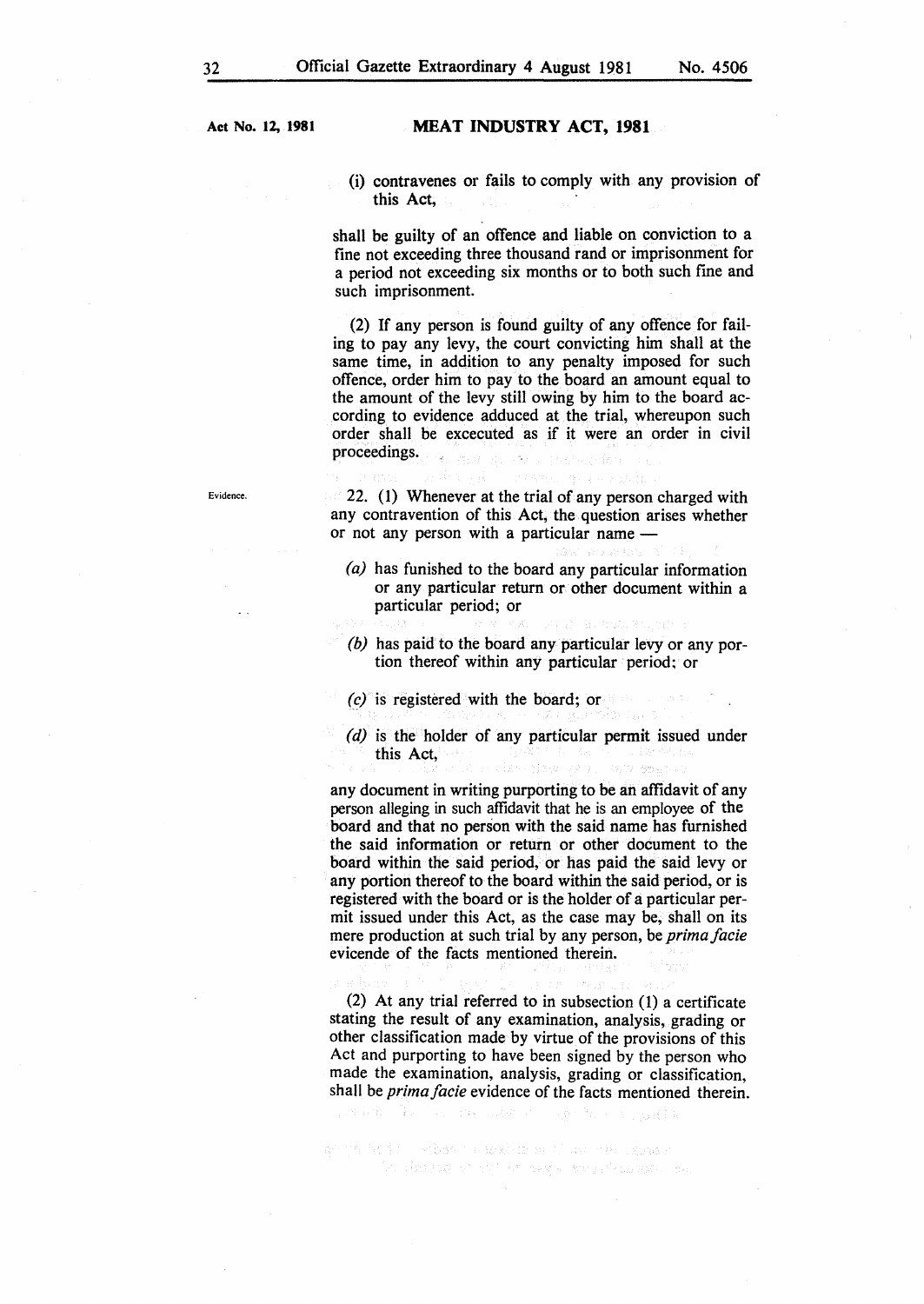Jurisdiction of magistrates court.

Regulations.

23. Any magistrate's court shall, notwithstanding anything to the contrary in any law contained, have jurisdiction to make any order or impose any penalty provided for by this Act.

24. (1) The Administrator-General may make regulations not inconsistent with this Act relating to  $-$ 

- *(a)* the manner of treating, preparation or processing of controlled products for grading or classification;
- *(b)* the persons or officers who are qualified to grade controlled products for the purposes of this Act and the manner in which grading shall take place;
- *(c)* the form and manner of appealing to the Administrator-General against any resolution of the board;
- (d) an appeal to the board against the grading or classification of any controlled product and the period and manner in which any such appeal shall be noted;
- *(e)* the manner of taking samples by an inspector for the purposes of this Act;
- $(1)$  the method to be adopted and the procedure to be followed by any inspector when inspecting any particular quantity of any controlled product and the percentage thereof deemed to be representative of such quantity for the purposes of inspection;
- *(g)* all matters which shall or may under this Act be prescribed or which the Administrator-General deems it necessary or expedient to prescribe in order to achieve the objects of this Act.

(2) Different regulations may be made in respect of different categories or classes of persons or controlled products or different areas.

Transfer of assets and liabilities of Meat Trade Control Board to board.

'7

25. All assets, liabilities, rights and duties of the Meat Trade Control Board (hereinafter in this Act referred to as the old board) established by the Meat Trade Control Ordinance, 1962 (Ordinance 20 of 1962), shall become the assets, liabilities, rights and duties of the board, and the several banking accounts of the board shall, on such basis as the Administrator-General may determine, be credited with the moneys in the several funds under the control of the old board or accruing to those funds or which would so have accrued if this Act had not been enacted.

> agreement to the Control and Service The Company of State